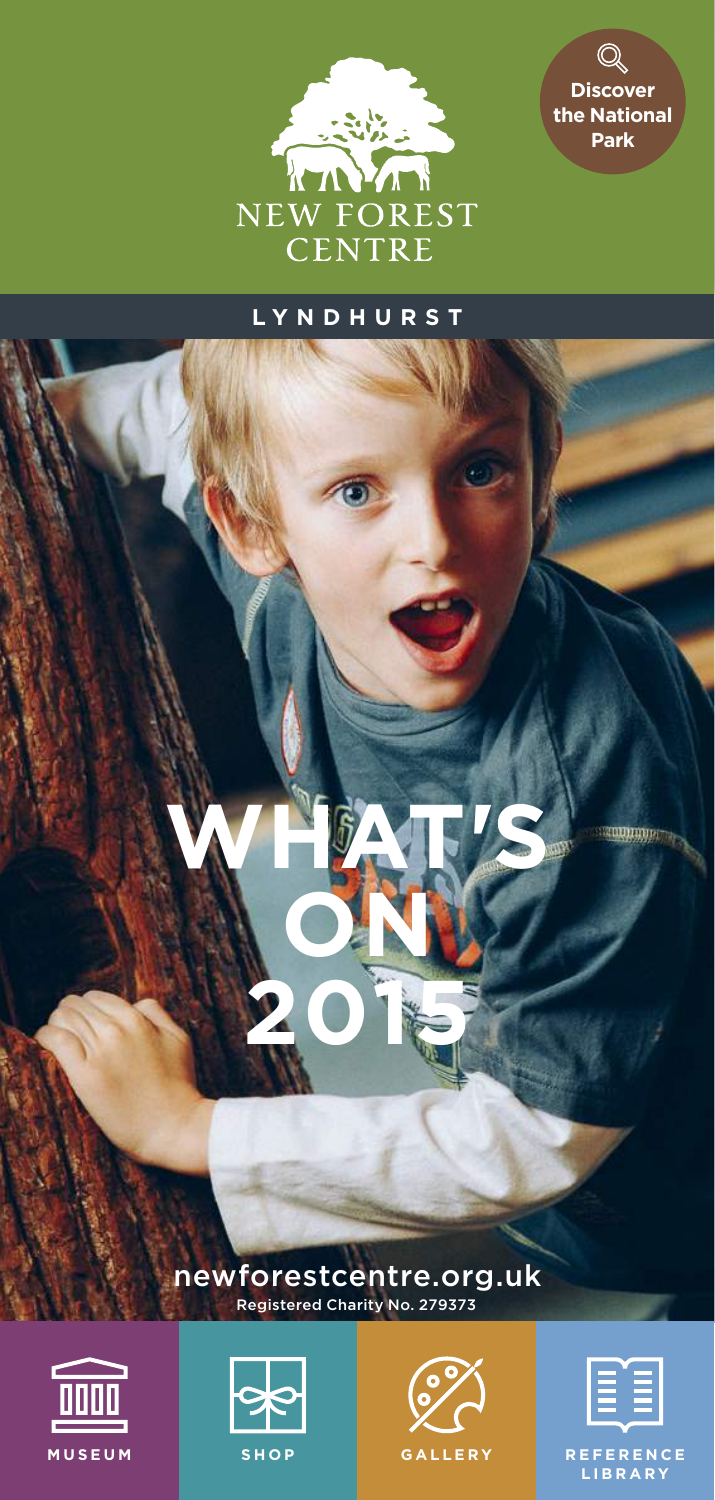

#### Opening hours 2015

The Centre, including the Museum, is open daily from 10am to 5pm.

Please see our website for Reference Library opening hours.

Last admissions to the Museum and Library are at 4pm.

Please note that the Centre is shut on Christmas Day, Boxing Day and 1 February.

#### Facilities

Seating and wheelchair available, Full wheelchair access, nappy changing facilities, dogs welcome, large print versions of display and exhibition labels available.

#### Admission

MUSEUM AND REFERENCE LIBRARY

| <b>Accompanied under 16s</b> | FREE  |
|------------------------------|-------|
| <b>Standard ticket</b>       | £4.00 |
| <b>Concession ticket</b>     | £3.00 |
| <b>Entrance to Gallery</b>   | FREE  |

Gift aiding your admission is a great way to help us make your donation to the charity go further.

#### Booking and information

023 8028 3444 www.newforestcentre.org.uk office@newforestcentre.org.uk

New Forest Centre Lyndhurst SO43 7NY

—2

New Forest Ninth Centenary Trust, Registered Charity No. 279373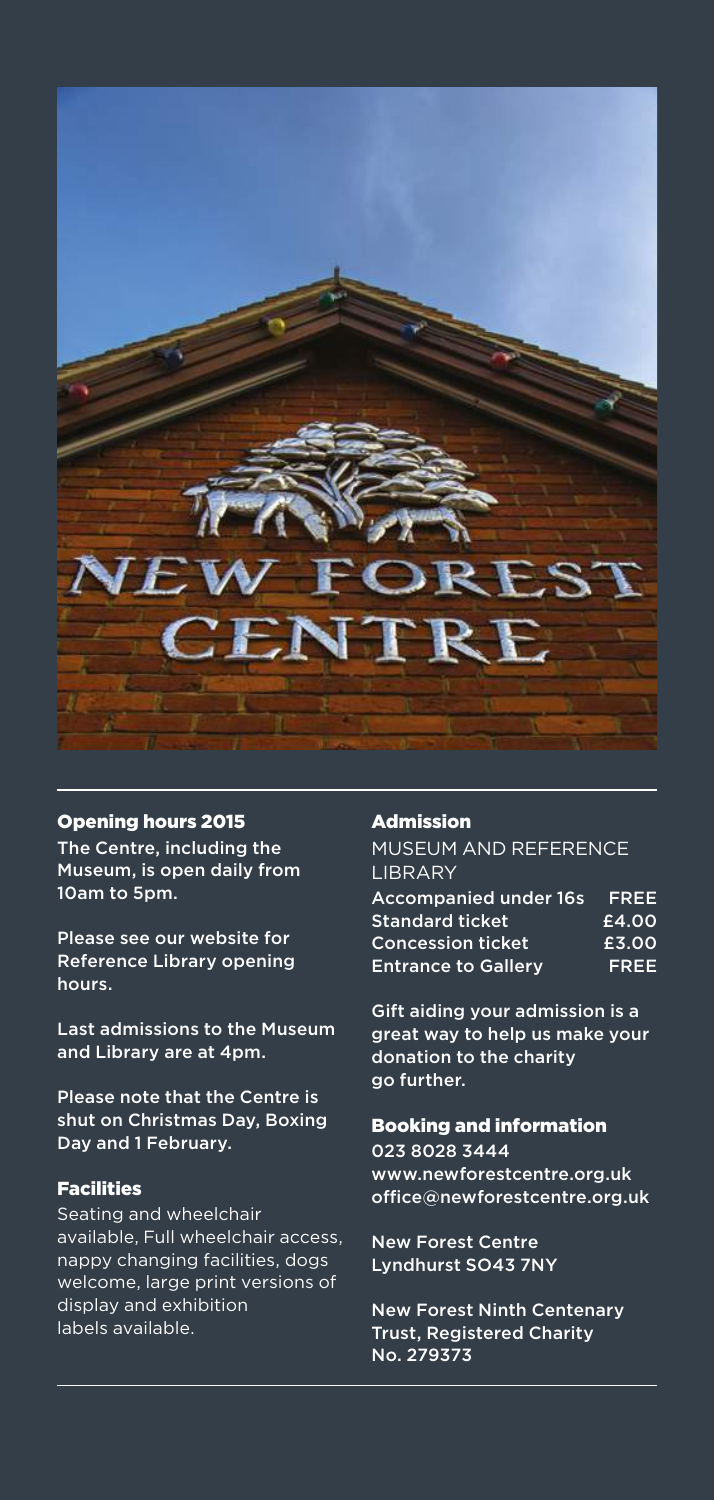# **N E W F O R E S T CENTRE**

Conveniently located in Lyndhurst in the heart of the National Park, the New Forest Centre is both museum and visitor centre. Here you'll find everything from museum displays, a great reference library and visitor information, to a varied exhibitions and events programme for all ages that will keep everyone happy. Whether resident to the area or visiting from afar, the New Forest Centre is the place to start your journey of enjoyment and understanding of this spectacular landscape.

### *Excellent for adults and children alike! Thank you!*

**AUGUST 2014**

MUSEUM — 4 GALLERY — 5  $SHOP - 6$ REFERENCE LIBRARY — 7 EXHIBITIONS — 8 SUPPORT US — 10 EVENTS — 12 GROUP VISITS — 17 DISCOVERY DAYS — 18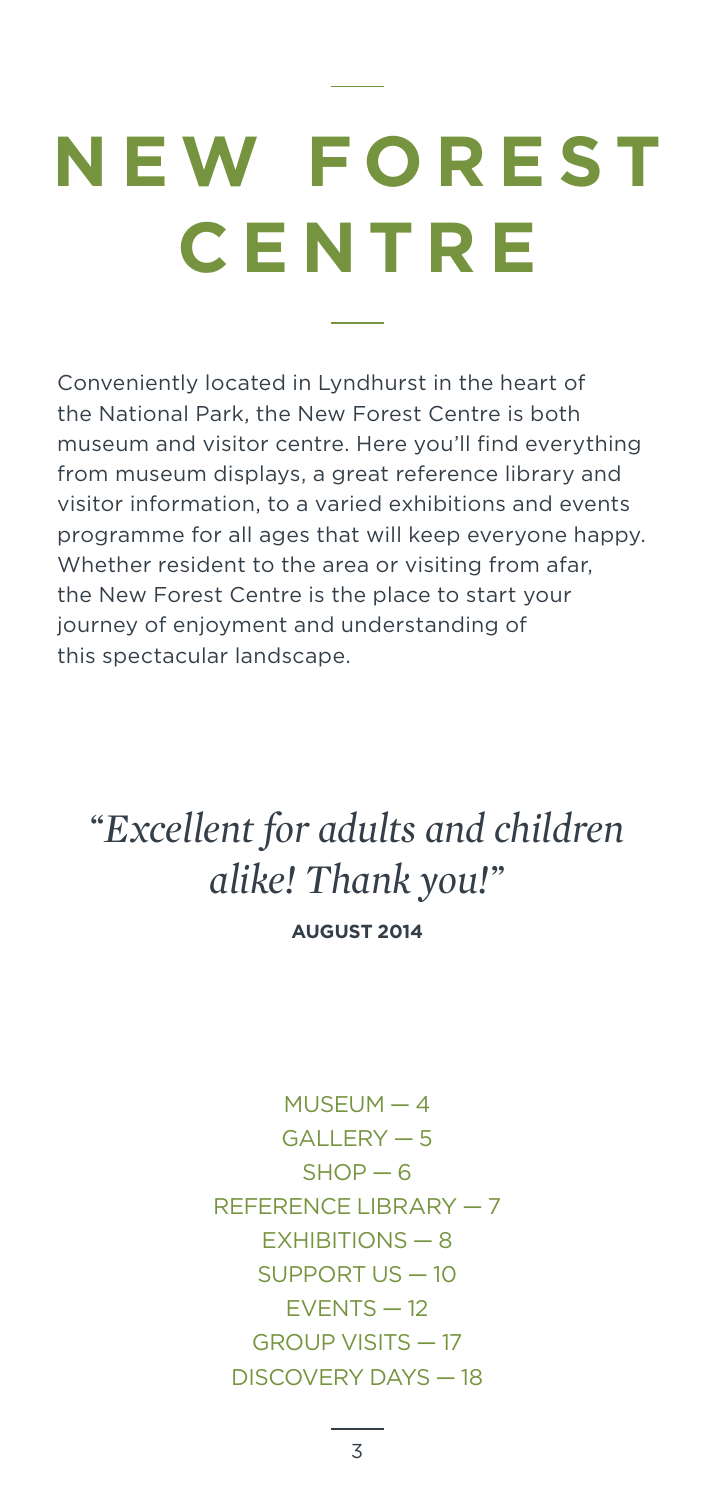

### **MUSEUM**

Why is the New Forest called new and why doesn't it look like a forest? Who owns the ponies and why are they allowed to roam free? If you've ever wondered about these and other Forest questions, then find out the facts behind this fascinating landscape at the New Forest Museum. From the Family Fun Tree to the New Forest Embroidery, there's lots for all ages to enjoy.

Enjoy our Museum trails and quizzes and join us for our family friendly activities throughout the year.

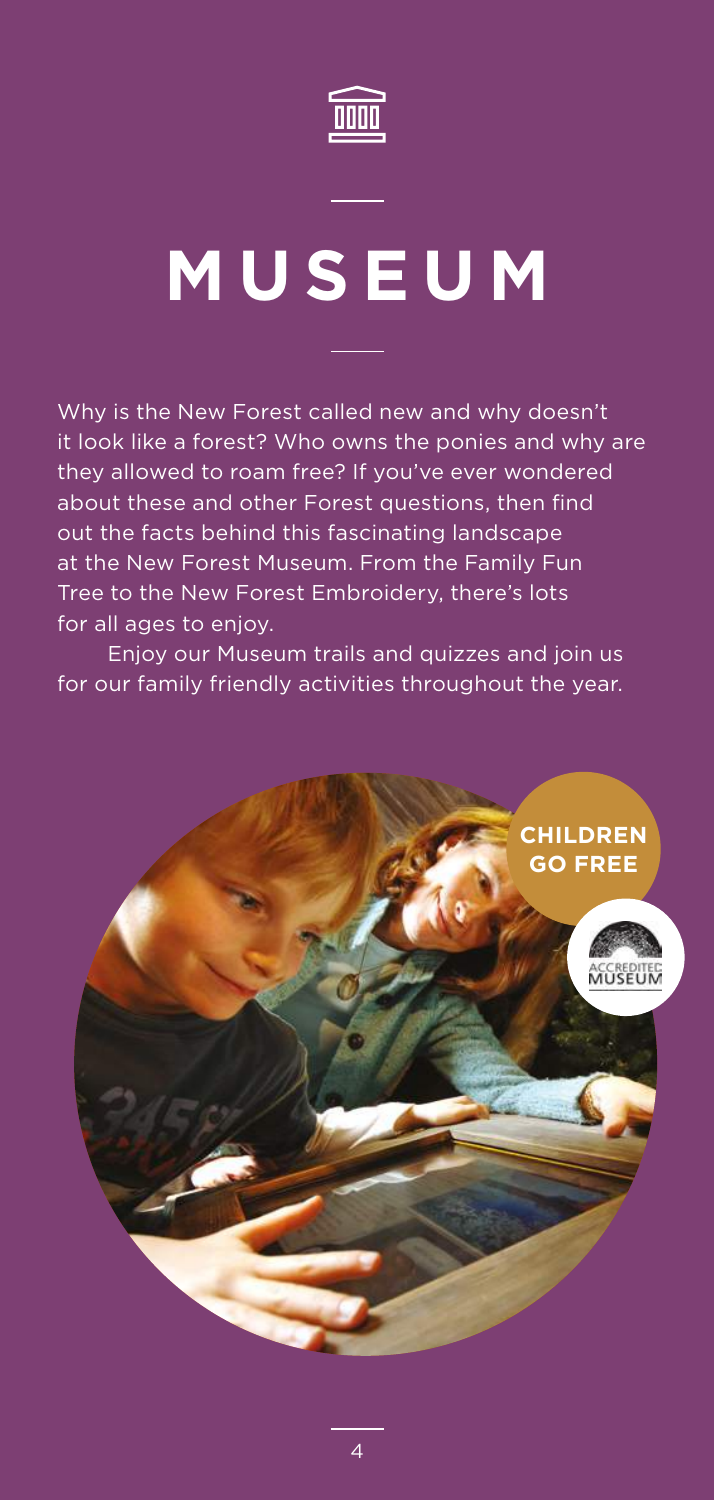



### **GALLERY**

In 2015 the New Forest Gallery will host a new season of quarterly exhibitions. Arthur Phillip – unsung local hero, the story of the man who captained the First Fleet out to Australia in 1788, is back by popular demand, followed in April by a mixed artist exhibition staged in partnership with Creative Coverage.

Watch our website for details of this year's Open Art competition and exhibition being stage this summer and take a look at our final exhibition being staged this year that looks at the important role played by LIDAR (Laser Imaging Detection and Ranging system) in helping reveal the secrets locked into our ancient landscapes.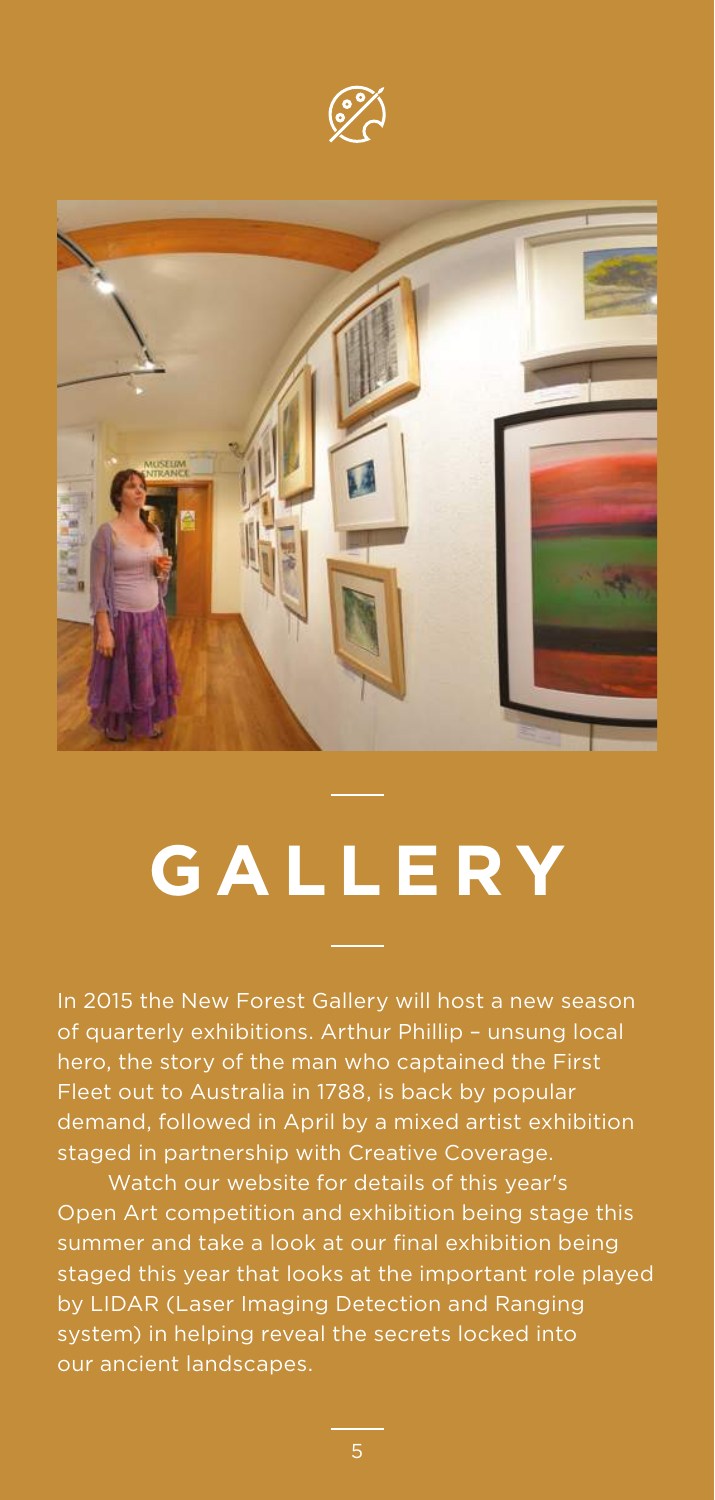



### **SHOP**

We pride ourselves on offering a range of affordable gifts to remind you of your visit to the New Forest or for that special present to a friend or family member. From postcards to perfume, you may even want to treat yourself!

All profits from the shop go towards helping to sustain the charitable objects of the New Forest Ninth Centenary Trust.

**Please see www.newforestcentre.org.uk/support-us to find out more about the work of the Trust and discover other ways in which you can help support us.**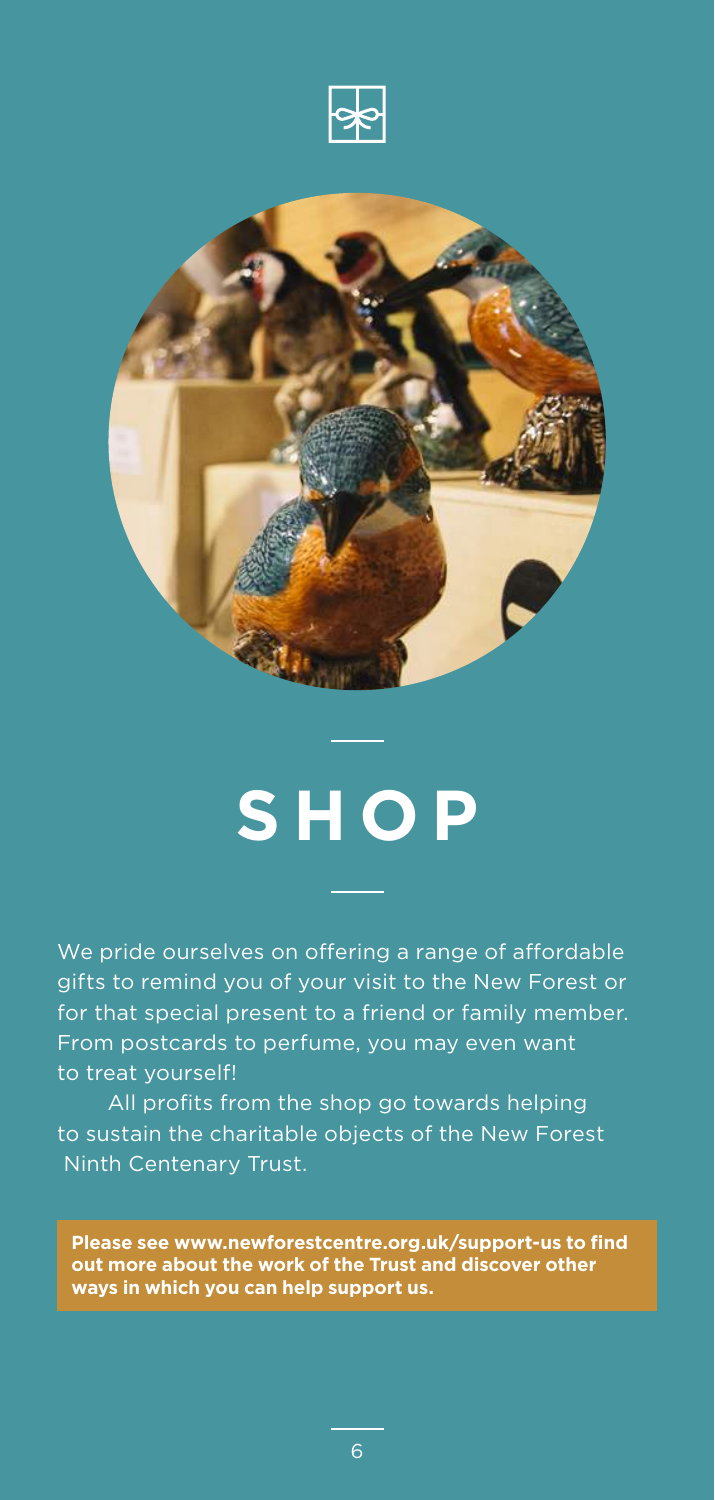

## **R E F E R E N C E LIBRARY**

The Christopher Tower Reference Library houses the largest public collection of books, maps, reports and ephemera on the New Forest. Whether it's the landscape, the villages or the personalities that lived here that interest you. See our website or phone for details of Library opening times. There's a wealth of information just waiting to be discovered.

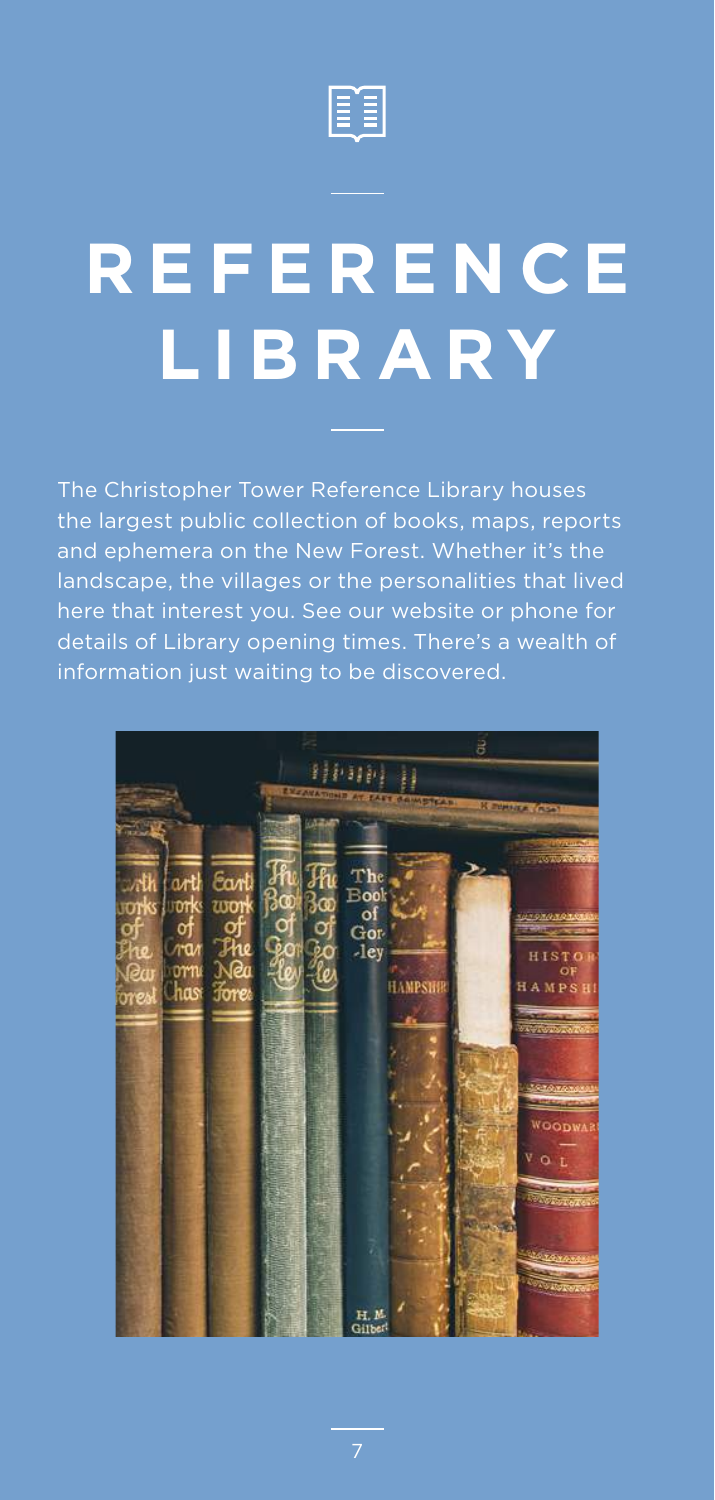## **EXHIBITIONS**

#### **10.00am to 4.30pm in the New Forest Gallery**



#### **Arthur Phillip – Unsung Local Hero. The Lyndhurst – Australia Connection**

#### **Until 29 March**



Following the success of last year's exhibition, Arthur Phillip – unsung local hero is back by popular demand. Admiral Arthur Phillip RN (1738-1814) who first landed in Sydney Cove in 1788 is widely admired in Australia as the founder of the modern nation. As a former resident of Lyndhurst, the life of this unsung local hero is celebrated in an exhibition that has been designed to appeal to all ages. The exhibition is being staged in partnership with Lyndhurst Parish Council and has been funded by the Heritage Lottery Fund.



#### **Forest Connections A SELLING EXHIBITION**

#### **3 April to 4 July**

Forest Connections is a Creative Coverage Group Exhibition featuring the work of professional artists from across Great Britain. The public will be asked to vote for their favourite work for a £100 prize sponsored by Birkett Ferguson Associates.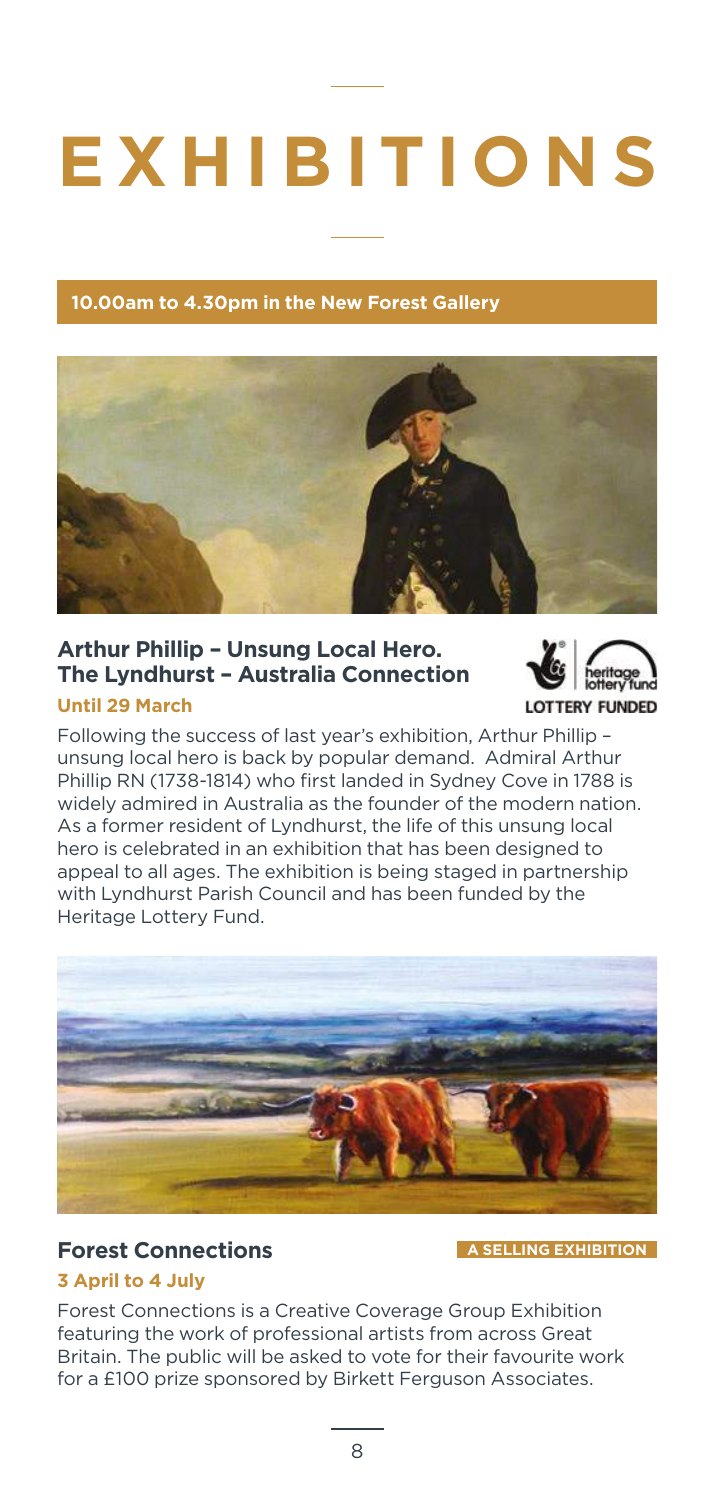

#### **New Forest Open Art A SELLING EXHIBITION**

#### **11 July to 12 September**

Be sure not to miss our our third Open Art Exhibition sponsored by ExxonMobil at the Fawley Refinery. Our expert panel of judges will be selecting the best of contemporary and traditional artwork, linked by a common theme of the New Forest. Staged in partnership with the New Forest National Park Authority and Artsway, see our websites for competition and exhibition details www.artsway.org.uk, www.newforestnpa.gov.uk and www.newforestcentre.org.uk

### **ExconMobil**



#### **Shedding new light on the SPECIAL EXHIBITION New Forest's past**

#### **19 Sep to 3 Jan 2016**

An interactive exhibition revealing new archaeology that has been discovered using high-tech remote sensing to look beneath the tree canopy. New sites and monuments previously not visible through traditional survey techniques have now come to light, helping to build up a picture of the New Forest through time.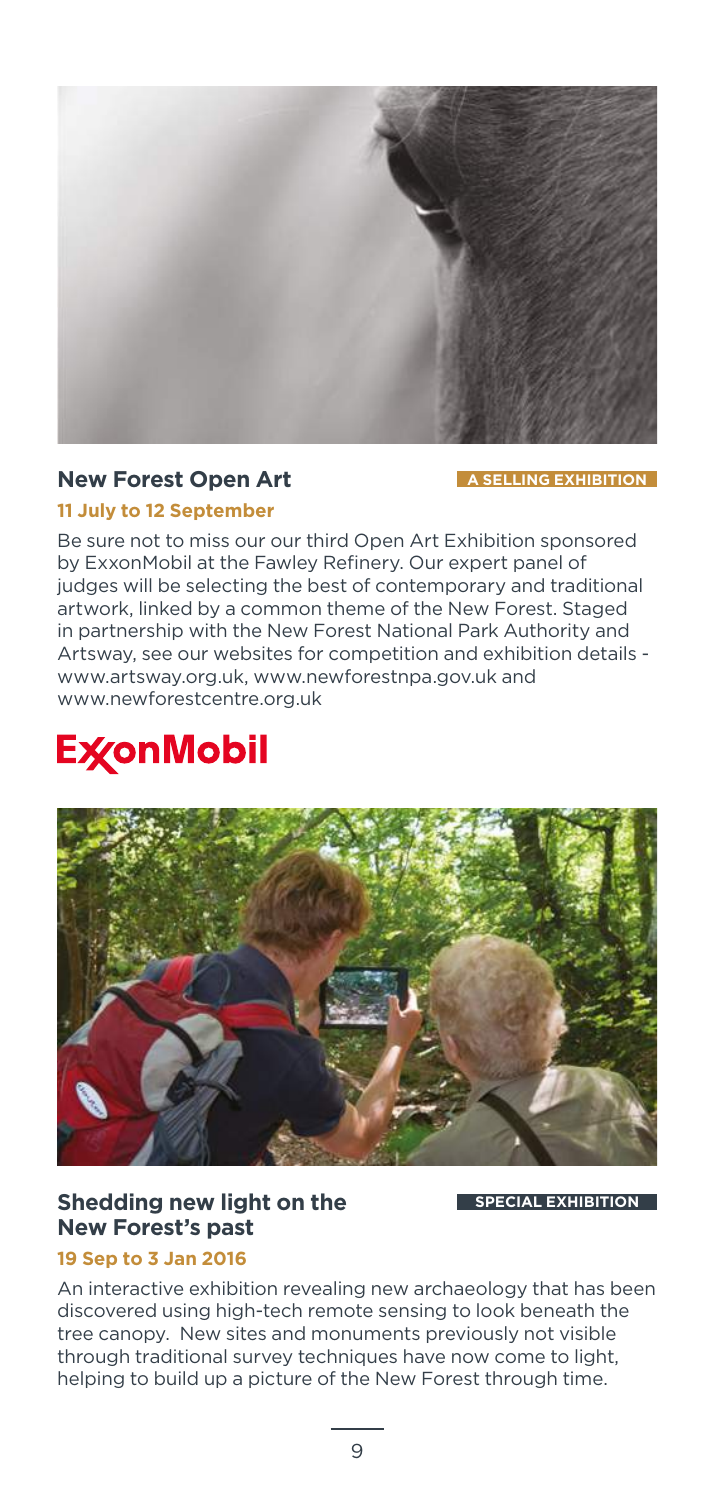# **SUPPORT U S**

 $N_H$  , and  $\mathcal{L}$ 

*I'm amazed this Centre is run by a charity. The volunteers help to make it special.* 

**DECEMBER 2014**

翢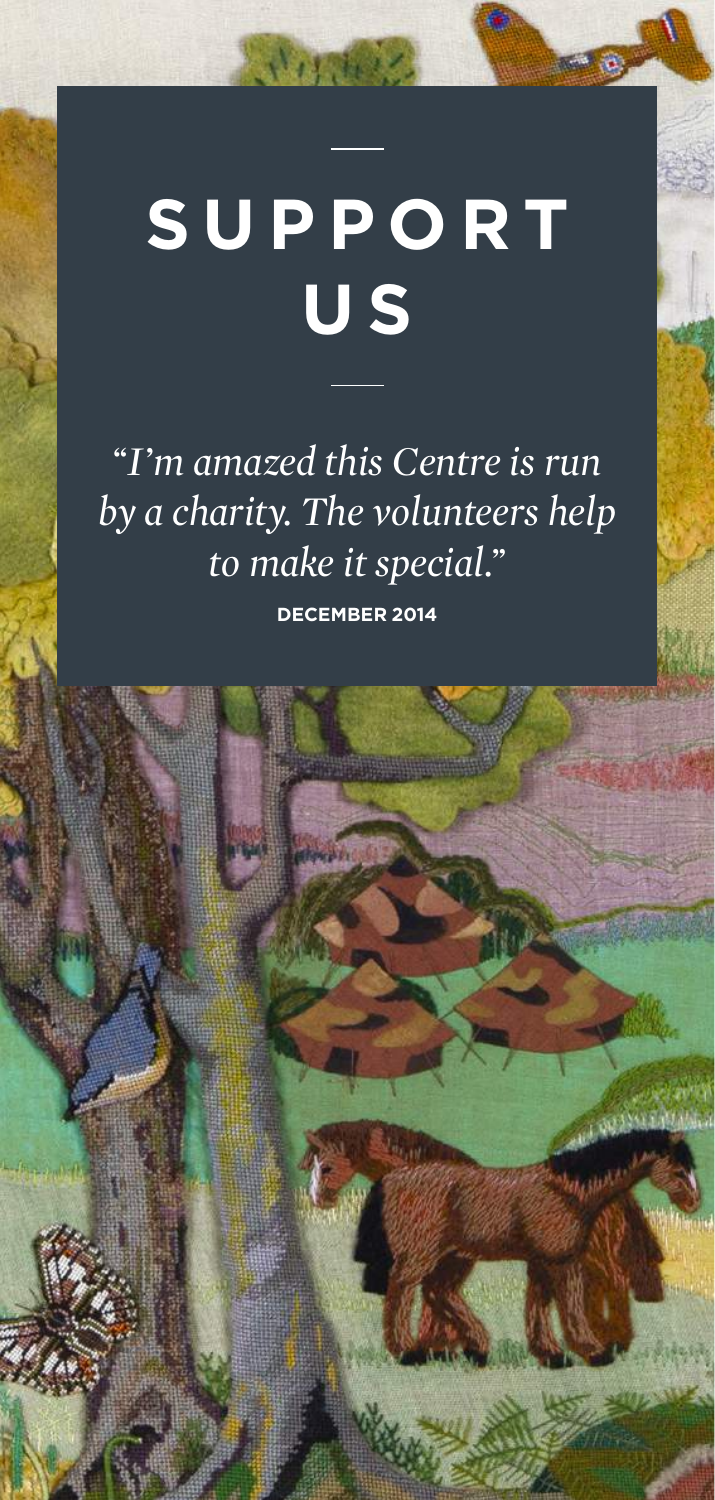### **Gift Aid**

When you gift aid your Museum admission ticket. you not only allow us to claim back the tax on your donation but you will be able to return to the Museum as many times as you like throughout a twelve month period. All for the price of one ticket.

#### **Friends Membership**

For as little as £10 a year, you'll not only gain free entry to the Museum throughout the year, but benefit from discounted talks and events tickets. Pick up a leaflet or download it from our website.

#### **Make a donation**

You can make a donation by going onto our website and clicking on 'donate' or if you or your business would like to sponsor the Centre or it activities in any way, then please do contact us and we'll be happy to chat over ways of supporting the work of the charity.

#### **Leave a legacy**

We've a specially printed leaflet that details how you can help the long term sustainability of the New Forest Centre by leaving the charity something in your will.

#### **Support our shop**

By buying something in our shop, you'll be helping the work of the charity on a day to day basis. Alternatively, buy a painting at one of our regular art exhibitions. A perfect present or a treat for yourself!

#### **Volunteer**

If you've got a few hours to spare during the week or on an irregular basis, do consider helping us in the Museum, Gallery and Library.

> **Have a chat with our Volunteer Co-ordinator on 023 8028 6153 email: suzie.moore@newforestcentre.org.uk. It could be the best decision you make this year!**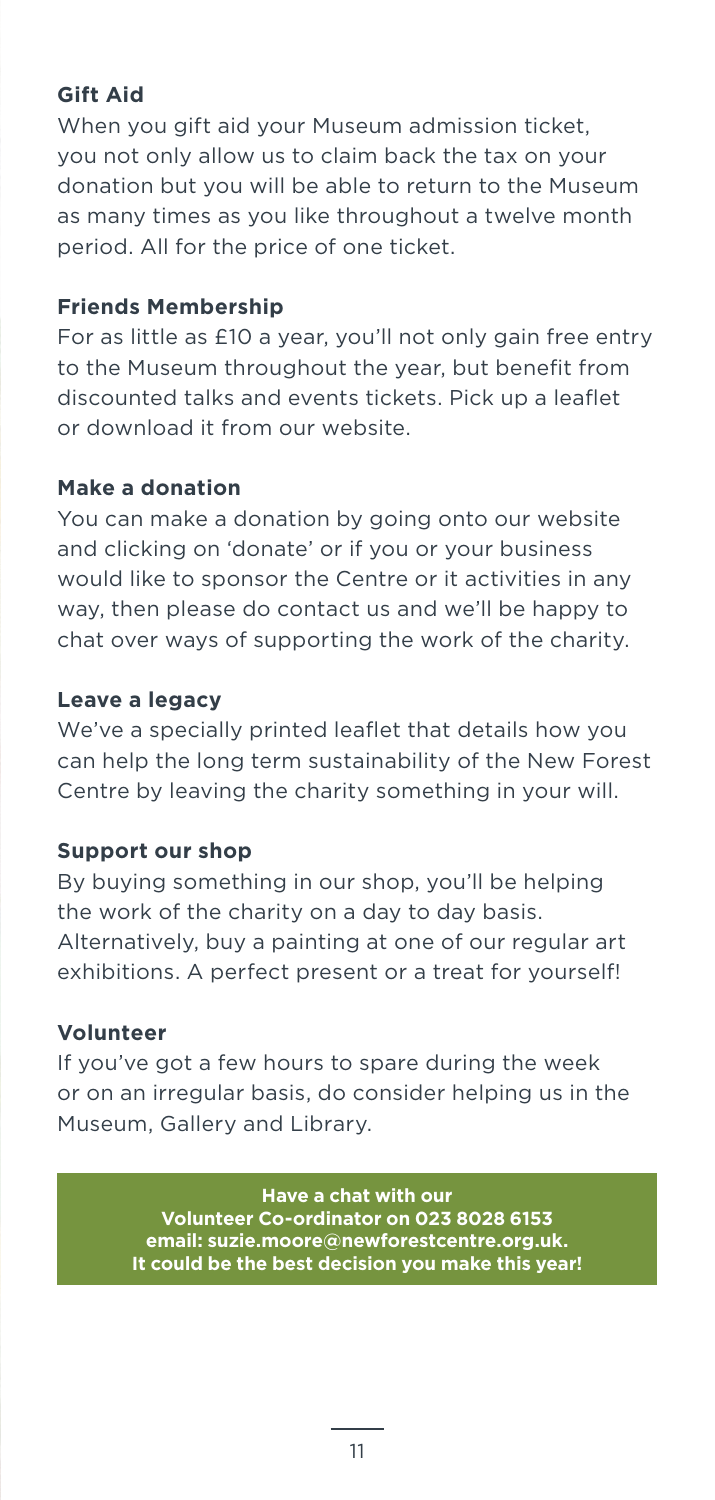

## **EVENTS**

#### **To book call 023 8028 3444 or see our website**



#### **WORKSHOP**

#### **Bee and Bug boxes with Dave Dibden**

#### **Sat 14 Mar 10am-1pm Incs. tea/coffee at 10am for a 10.30 start**

An opportunity to work alongside a local craftsman to make solitary bee or bug houses to take home. All materials provided. Places limited.

£20 PER PERSON SUITABLE FOR 12YRS+ BOOKING REQUIRED



#### **WORKSHOP**

#### **Photography Workshop with Mike Read**

#### **Sat 18 Apr 10am-4pm**

Professional photographer Mike Read, will help you understand your camera and teach you how to create compositions. Own transport needed. Bring packed lunch, camera and, if possible, a tripod. Walking boots and suitable outdoor clothing needed.

£50 PER PERSON PLACES LIMITED BOOKING REQUIRED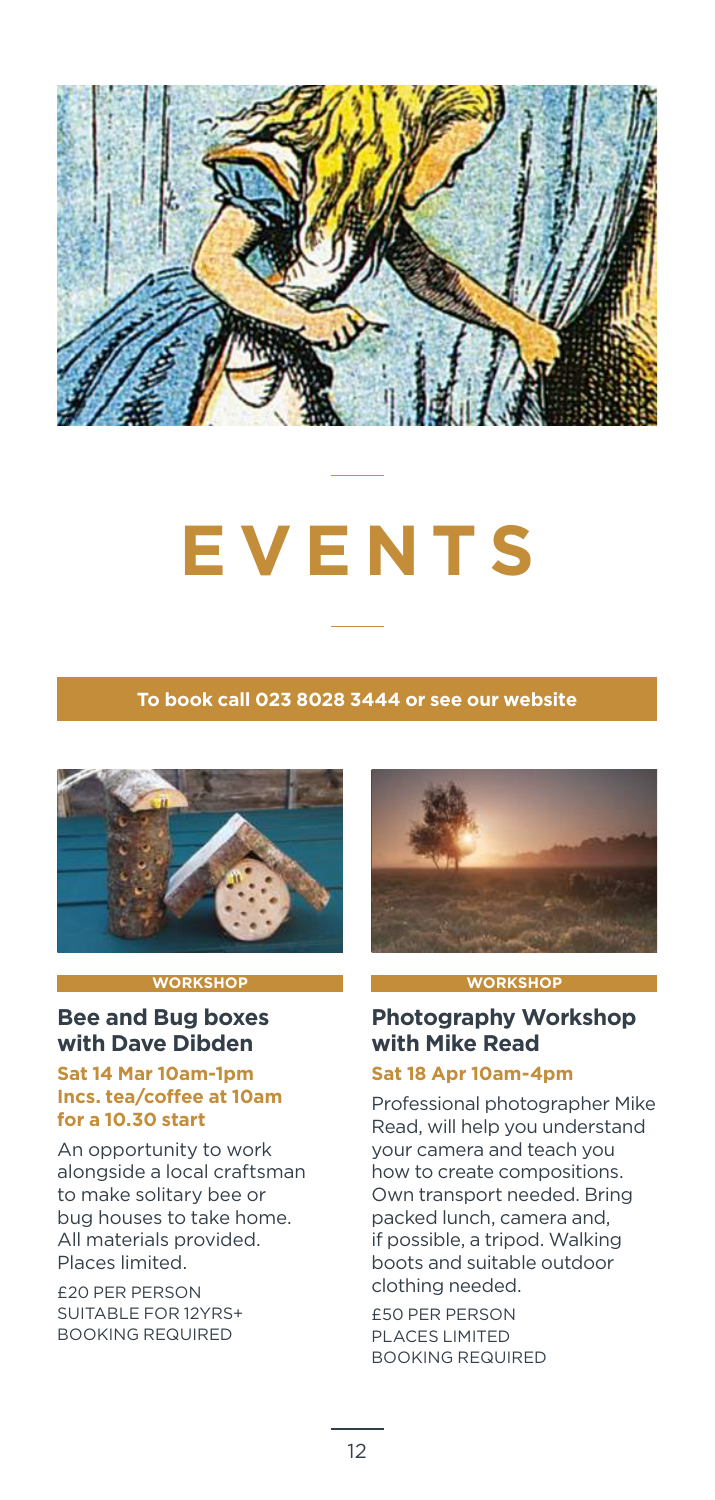

#### **EVENING TALK**

#### **Deer of the British Isles by Stan Kemish of the British Deer Society, Wessex Branch**

#### **Wed 6 May Refreshments from 7pm, Talk 7.30–8.30pm, Q&A 8.30-9pm**

Presentation of the six species of deer in the British Isles, focusing on the New Forest. £6 NON-MEMBERS £4 MEMBERS BOOKING REQUIRED



#### **EVENING TALK**

#### **Bees by Ted Scott of the Bee-Keeper Association**

**Wed 3 Jun Refreshments from 7pm, Talk 7.30–8.30pm, Q&A 8.30-9pm** 

An illustrated presentation about honeybees and their life cycle, given by a local bee keeper with more than 40 years' experience.

£6 NON-MEMBERS £4 MEMBERS BOOKING REQUIRED



#### **WORKSHOP**

#### **Top 10 herbs for the medicine cupboard with Rachel Heathcote**

#### **Sat 9 May 10am-1pm Tea/coffee at 10am for a 10.30 start**

A hands-on talk and demonstration which will teach you about essential herbs to keep at home for treating common ailments. We will look at making some simple preparations and you will go home with samples, recipe and information handouts.

£30 PER PERSON PLACES LIMITED BOOKING REQUIRED



#### **WORKSHOP**

#### **Tracing Army Ancestors led by Hampshire Record Office**

#### **Sat 13 Jun 10am-12.30pm Tea/coffee at 10am for a 10.30 start**

Do you have a soldier in your family tree? An introduction to sources for tracing army ancestors at The National Archives, local archives and regimental museums.

£15 PER PERSON PLACES LIMITED BOOKING REQUIRED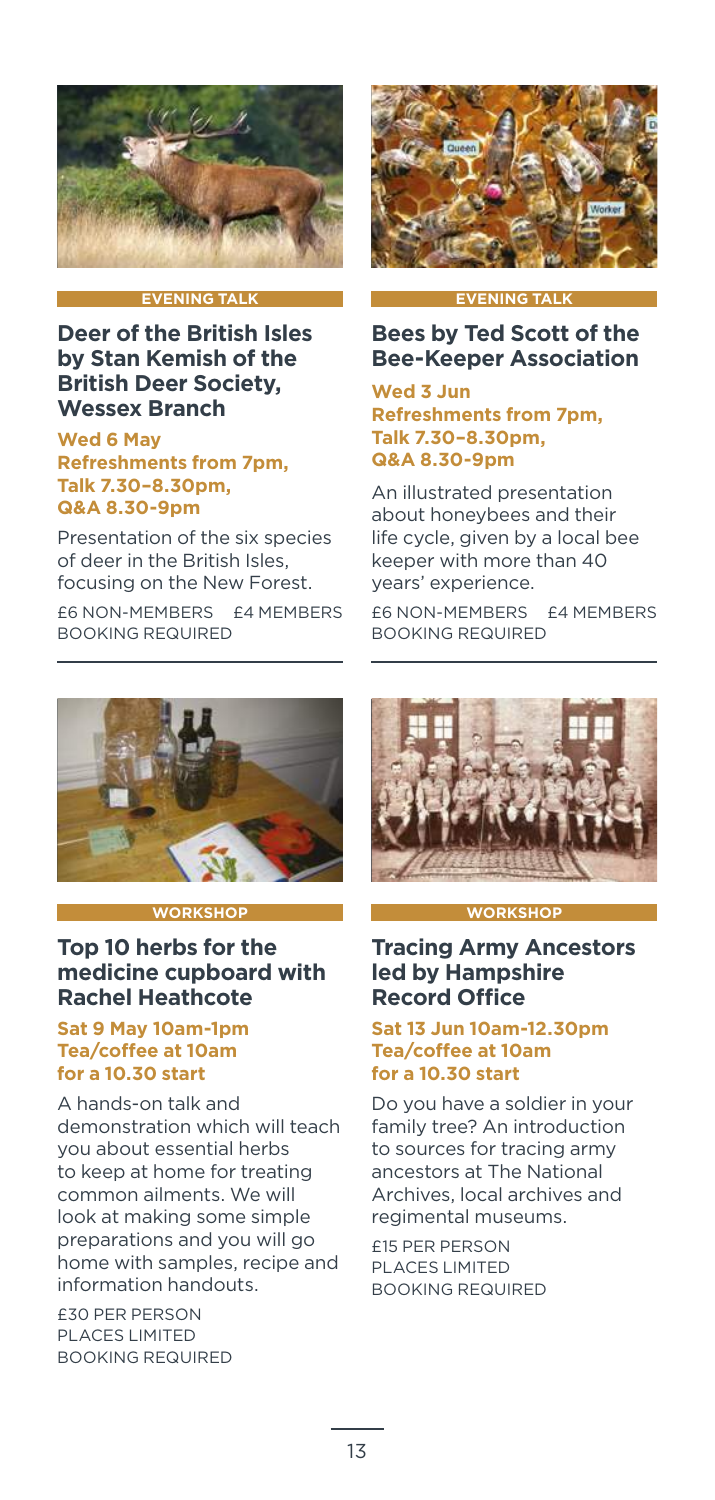

#### **WORKSHO**

#### **Lazy Summer eating with Judith Long**

#### **Sat 4 Jul 10am-1pm Tea/coffee at 10am for a 10.30 start**

A cookery demonstration using local produce to create quick and easy summer dishes for the family and for entertaining. Tasting is compulsory and recipes will be provided to take home.

£10 PER PERSON PLACES LIMITED BOOKING REQUIRED



#### **WORKSHOP**

**Family History for beginners: Find your ancestors in the archives led by Hampshire Record Office**

#### **Sat 12 Sep 10am-12.30pm Tea/coffee at 10am for a 10.30 start**

Discover the main sources available and how to use them to begin researching your family tree.

£15 PER PERSON PLACES LIMITED BOOKING REQUIRED



**FAMILY FUN**

#### **Discover your National Park Day**

#### **Sat 22 Aug 10am-4pm**

Free entry to Museum. A day of walks and activities in and around the Centre and the historic Queen's House for the whole family. Find out all about the New Forest ponies and make your own Hobby Pony! Small charge for craft activity.

BOOKING NOT REQUIRED JUST TURN UP



#### **AFTERNOON TALK**

**Shedding new light on the New Forest's past by Lawrence Shaw, Heritage Mapping and Data Officer, NFNPA**

#### **Wed 23 Sep Refreshments from 2pm, Talk 2.30-3.30pm, Q&A 3.30-4pm**

Detailed archaeological surveys of the crown lands have been undertaken using LiDAR. This talk will look to reveal what has been discovered to date. Ticket includes free entry to Museum.

£6 NON-MEMBERS £4 MEMBERS BOOKING REQUIRED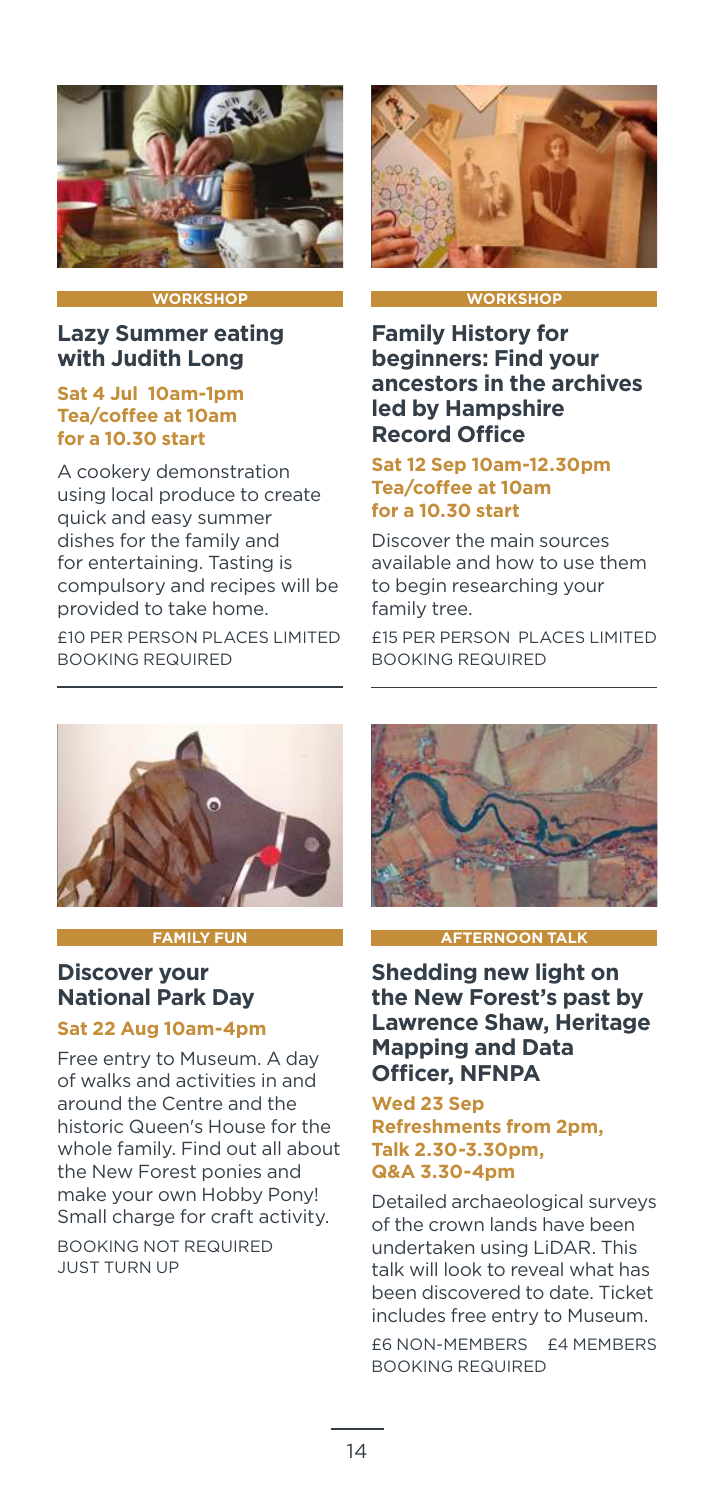

#### **AFTERNOON TALK**

#### **Fungi by Simon Moore**

#### **Wed 7 Oct Refreshments from 2pm, Talk 2.30-3.30pm, Q&A 3.30-4pm**

Find out more about fungi and how to identify them at this fascinating talk. Ticket includes free entry to Museum.

£6 NON-MEMBERS £4 MEMBERS BOOKING REQUIRED



#### **WORKSHO**

#### **Photography Workshop with Mike Read**

#### **Sat 10 Oct 10am-4pm.**

Professional photographer Mike Read, will help you understand your camera and teach you how to create compositions. Own transport needed. Bring packed lunch, camera and, if possible, a tripod. Walking boots and suitable outdoor clothing needed.

£50 PER PERSON PLACES LIMITED BOOKING REQUIRED

Bookings for all ticketed events can be made in person at our Gift Shop reception desk or call

**023 8028 3444**



#### **FAMILY FUN**

#### **Jack 0' Lantern Pumpkin Carving**

#### **Tue 27 Oct & Thu 29 Oct 10.15-11.00 & 11.45-12.30**

Two bookable sessions per day. Pumpkins supplied.

£6 PER PUMPKIN BOOKING REQUIRED

#### **Tue 27 Oct & Thu 29 Oct 1.30-3.00pm**

Drop in sessions. Bring your own pumpkin to carve.

£5 PER SESSION BOOKING NOT REQUIRED



**AFTERNOON TALK**

#### **Gunpowder Factory in Fritham by Stephen Ings**

#### **Wed 4 Nov Refreshments from 2pm, Talk 2.30-3.30pm, Q&A 3.30-4pm**

A talk on the Gunpowder Works at Eyeworth between 1860 and 1821, the Schultze Gun Powder Company and the production of smokeless gunpowder. Ticket includes free entry to Museum.

£6 NON-MEMBERS £4 MEMBERS BOOKING REQUIRED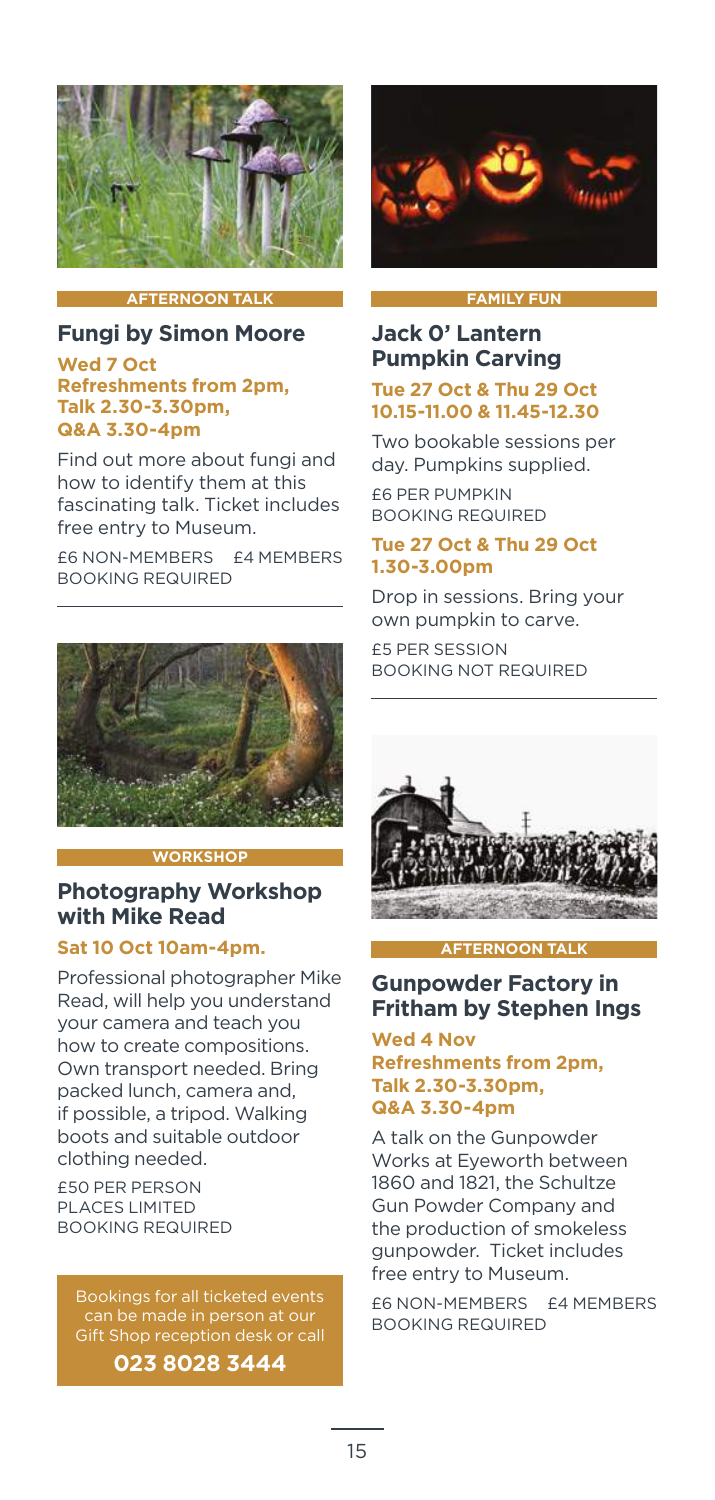

#### **WORKSHOP**

**Make a Christmas Wreath with Liz Wyatt**

#### **Sat 28 Nov**

**Session 1: 10am-1pm Tea/coffee at 10am for a 10.30am start**

#### **Session 2: 2pm-5pm Tea/coffee at 2pm for a 2.30pm start**

Make a fresh, seasonal wreath ready for Advent. All materials supplied.

£30 PER PERSON PLACES LIMITED BOOKING REQUIRED



#### **AFTERNOON TALK**

#### **Curiouser and curiouser by Angela Trend**

#### **Wed 2 Dec Refreshments from 2pm, Talk 2.30-3.30pm, Q&A 3.30-4pm**

Celebrating 150 years since the first publication of Lewis Carroll's Alice in Wonderland book. Ticket includes free entry to Museum.

£6 NON-MEMBERS £4 MEMBERS BOOKING REQUIRED



#### **FAMILY FUN**

#### **Christmas Fun Day at the Centre**

#### **Sat 5 Dec10am-4pm**

Free entry to Museum. Seasonal fun, crafts and activities as part of Lyndhurst Christmas Fun Day activities. Enjoy a mince pie and some seasonal punch.

BOOKING NOT REQUIRED JUST TURN UP



#### **WORKSHOP**

#### **Maps for local history led by Hampshire Record Office**

#### **Sat 12 Dec 10am-12.30pm Tea/coffee at 10am for a 10.30 start**

A workshop on how to use historic maps to uncover the history of your local area.

£15 PER PERSON PLACES LIMITED BOOKING REQUIRED

Bookings for all ticketed events can be made in person at our Gift Shop reception desk or call

**023 8028 3444**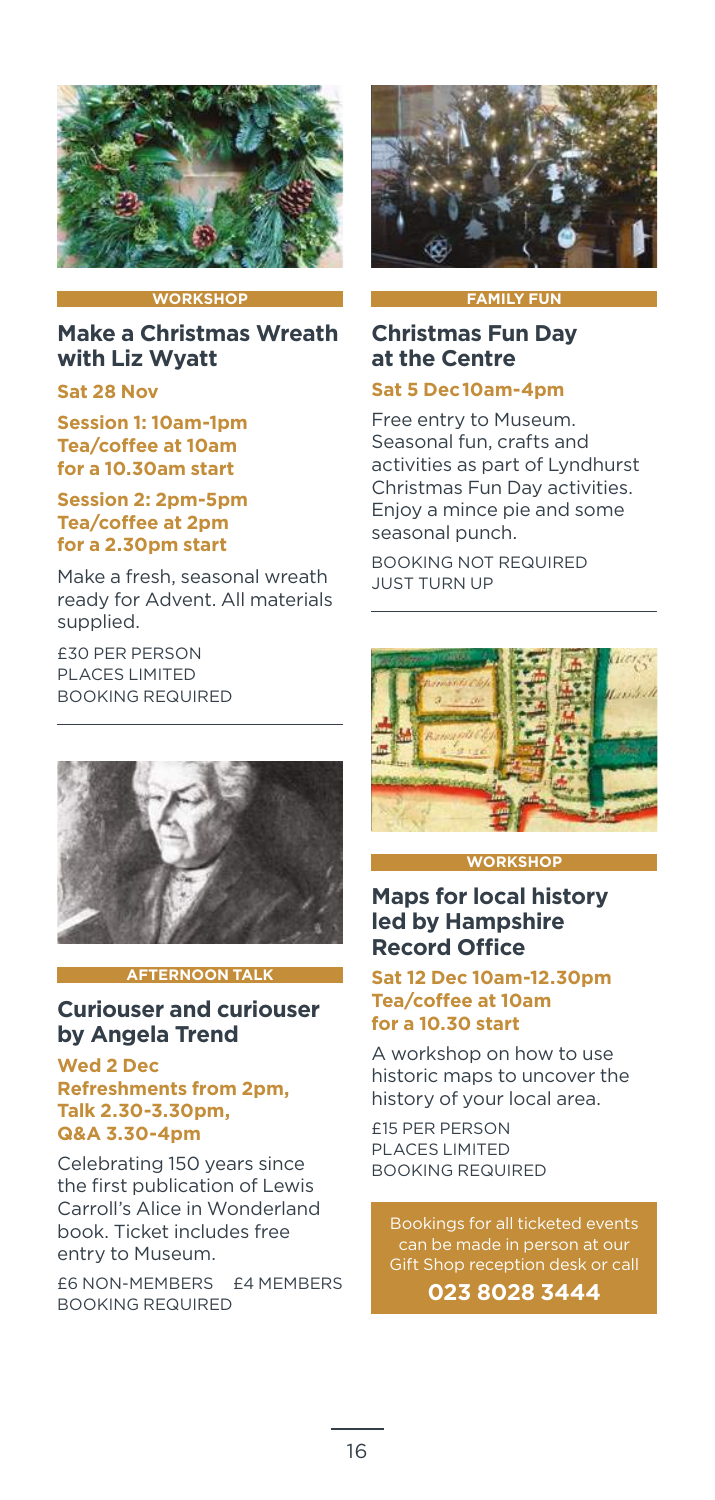

## **G R O U P VISITS**

The New Forest Centre welcomes visits from groups of all ages, whether a recognised organisation or an informal group of family or friends. The education team can provide a variety of sessions either at the Centre, in the New Forest itself or at your meeting place and the sessions can be tailored to suit the requirements of your group.

**Please contact our education team on 023 8028 6153 to find out more or to make a booking.**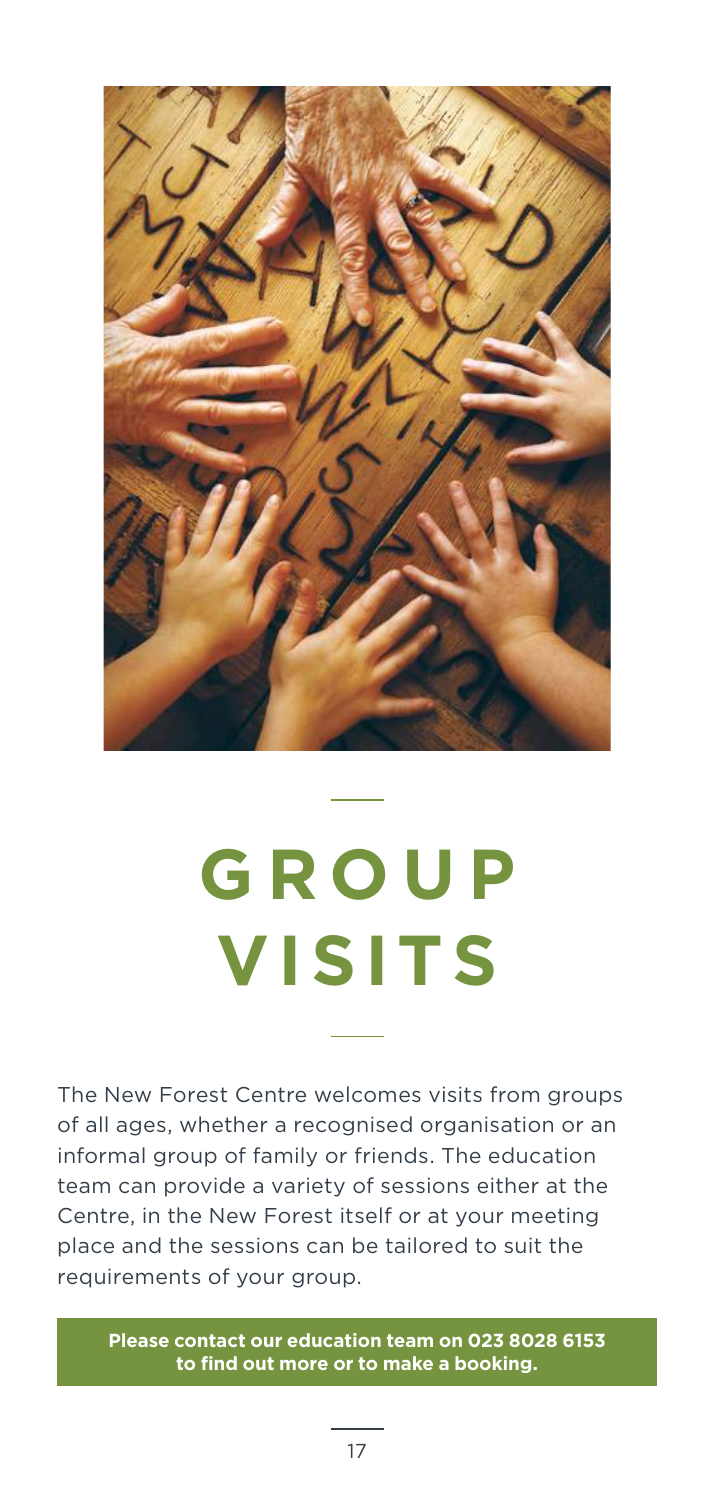

### **DISCOVERY DAYS**



The New Forest Centre has run successful Family Discovery Days for many years. Everyone gets a chance to use their imagination and explore their crafty side whilst learning more about the New Forest.

We are delighted to now be a Learning Destination for the Children's University scheme and the Discovery Days count towards hours of learning.

Discovery Days are drop in sessions in the Museum that run from 10am to 4pm, so there is no need to book in advance.

Normal Museum entrance charges apply plus a small donation towards the cost of the materials. For more detailed information about activities please see our website.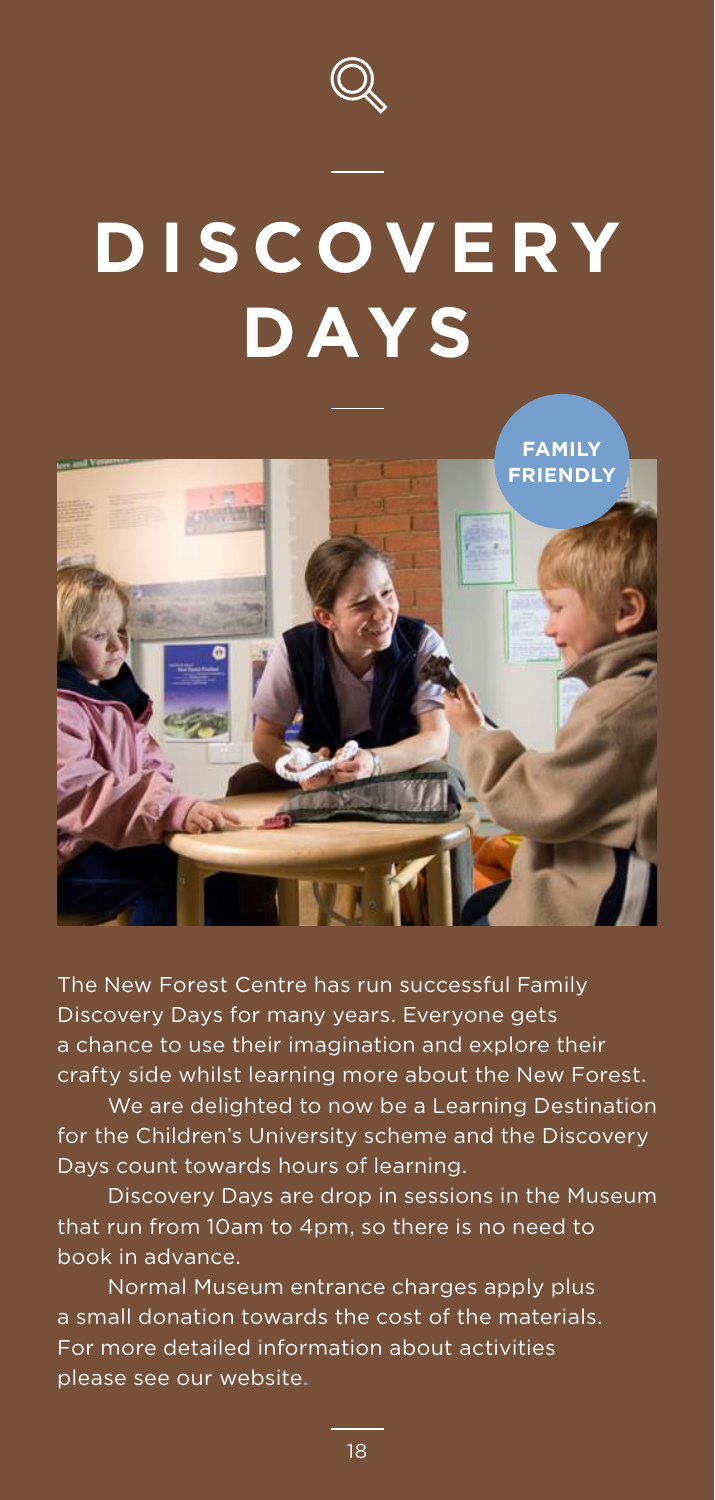**Georgian Toys Tue 17 Feb**

**Year of the Sheep Thu 19 Feb**

**Spring New Forest butterflies Tue 7 Apr**

**Spring New Forest – baby animals Thu 9 Apr**

**Spring New Forest flowers Tue 14 Apr**

**Spring New Forest - trees Thu 16 Apr**

**New Forest Story Tue 26 May Thu 28 May**

**New Forest Champions Tue 28 Jul Thu 30 Jul**

**People of the New Forest Tue 4 Aug Thu 6 Aug**

**New Forest Creatures Tue 11 Aug Thu 13 Aug**

**My New Forest Tue 18 Aug**

**Royalty in the New Forest Thu 20 Aug Tue 25 Aug**

**Love the New Forest Thu 27 Aug**

**Alice in Wonderland Tue 27 Oct**

**Poppies Thu 29 Oct**

### *David loved it – he's been twice now and he will be back again!*

**MAY 2014**